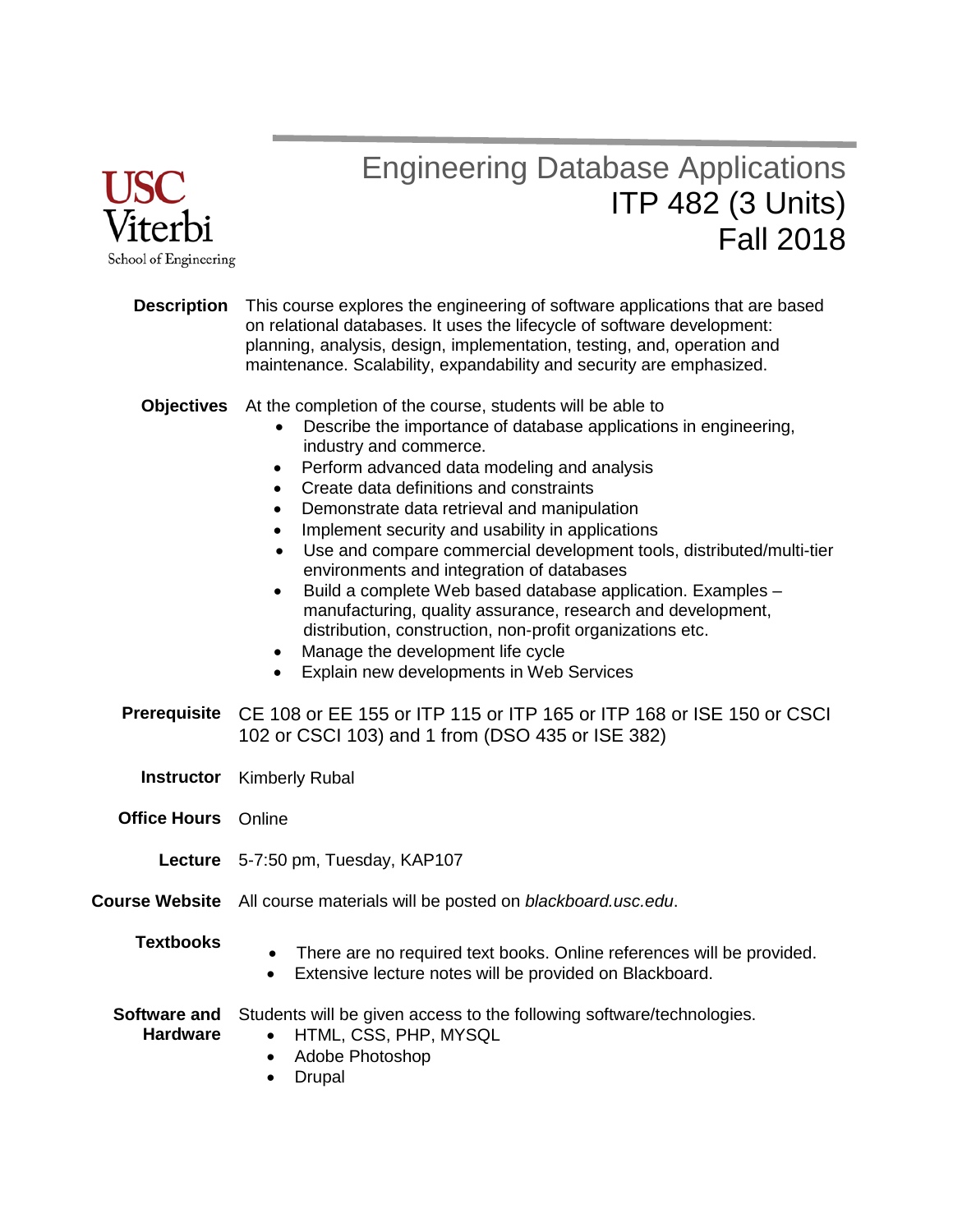**Grading** The weights of graded material during the semester are listed below:

| Homework (9 total)       | 170 |
|--------------------------|-----|
| Midterm Exam             | 75  |
| <b>Final Project</b>     | 75  |
| Attendance/Participation | 30  |
|                          |     |
| Total                    | 350 |

**Final letter grade is based strictly on total percentage earned. NO EXCEPTIONS!**

|    | Grading scale (percentage): |
|----|-----------------------------|
| A+ | 100-97                      |
| А  | 97-94                       |
| А- | 94-90                       |
| B+ | 90-87                       |
| R  | 87-84                       |
| в- | 84-80                       |
| C+ | 80-77                       |
| C  | 77-74                       |
| C- | 74-70                       |
| D+ | 70-67                       |
| D  | 67-64                       |
| D- | 64-60                       |
| F  | 60 or below                 |
|    |                             |

#### **Policies** • Homework/Projects turned in after the deadline will automatically have 2 points per day deducted.

- No make-up exams (except for medical or family emergencies) will be offered nor will there be any changes made to the Final Exam schedule.
- Before logging off a computer, students must ensure that they have saved their work (on their personal email accounts or flash drives) created during class. Any work saved to the computer will be erased after restarting the computer. ITP is not responsible for any work lost.
- ITP offers Open Lab use for all students enrolled in ITP classes. These open labs are held beginning the second week of classes through the last week of classes.
- **Students with** Any Student requesting academic accommodations based on a disability is **Disabilities** required to register with Disability Services and Programs (DSP) each semester. A letter of verification for approved accommodations can be obtained from DSP. Please be sure the letter is delivered to me (or to TA) as early in the semester as possible. DSP is located in STU 301 and is open 8:30 a.m. - 5:00 p.m., Monday through Friday. The phone number for DSP is (213)740-0776."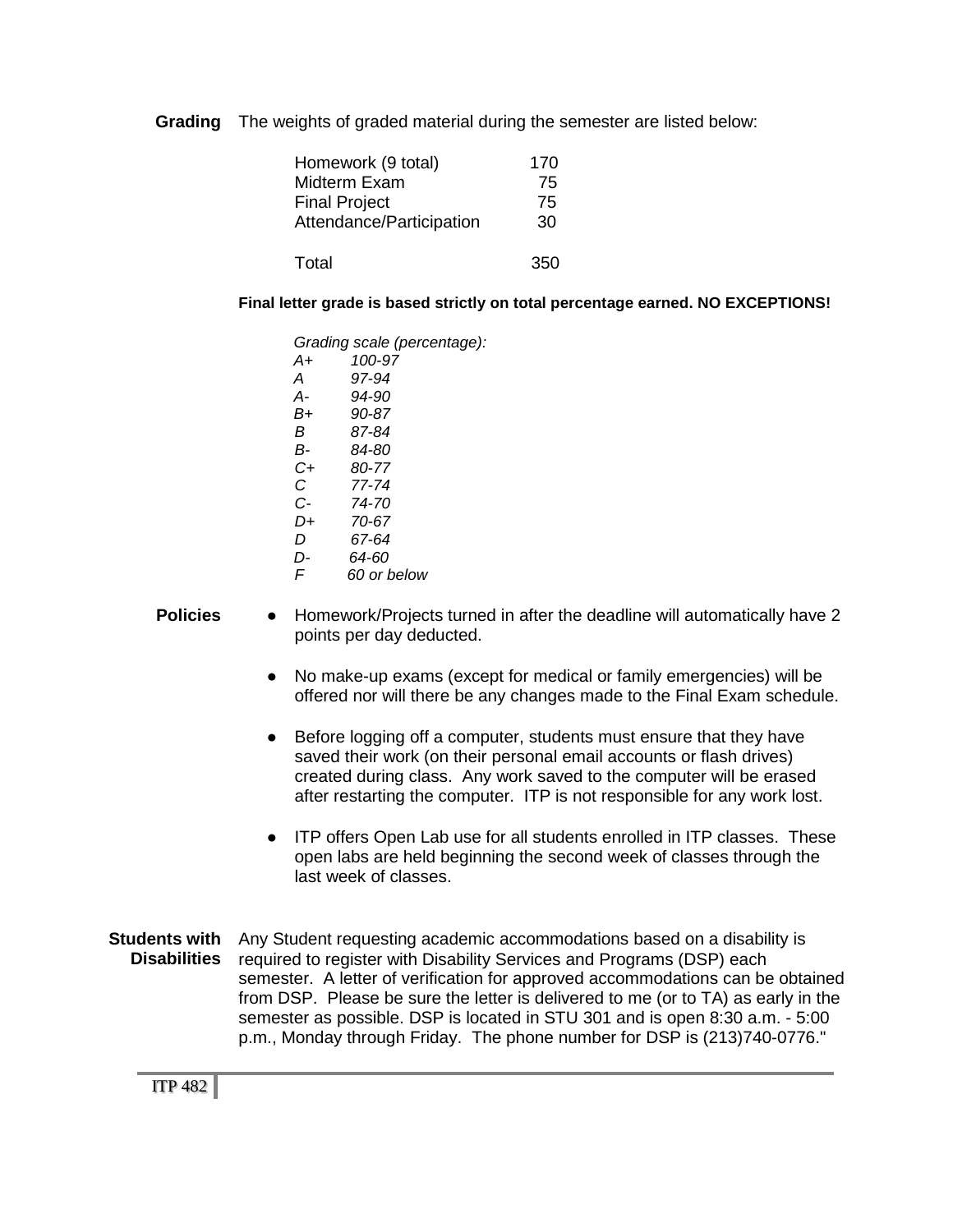**Policy on Religious Holidays** University policy grants students excused absences from class for observance of religious holy days. Students should contact instructor IN ADVANCE to request such an excused absence. The student will be given an opportunity to make up work missed because of religious observance.

> Students are advised to scan their syllabi at the beginning of each course to detect potential conflicts with their religious observances. Please note that this applies only to the sort of holy day that necessitates absence from class and/or whose religious requirements clearly conflict with aspects of academic performance. Please refer to the Holy Days Calendar <http://orl.usc.edu/religiouslife/holydays/>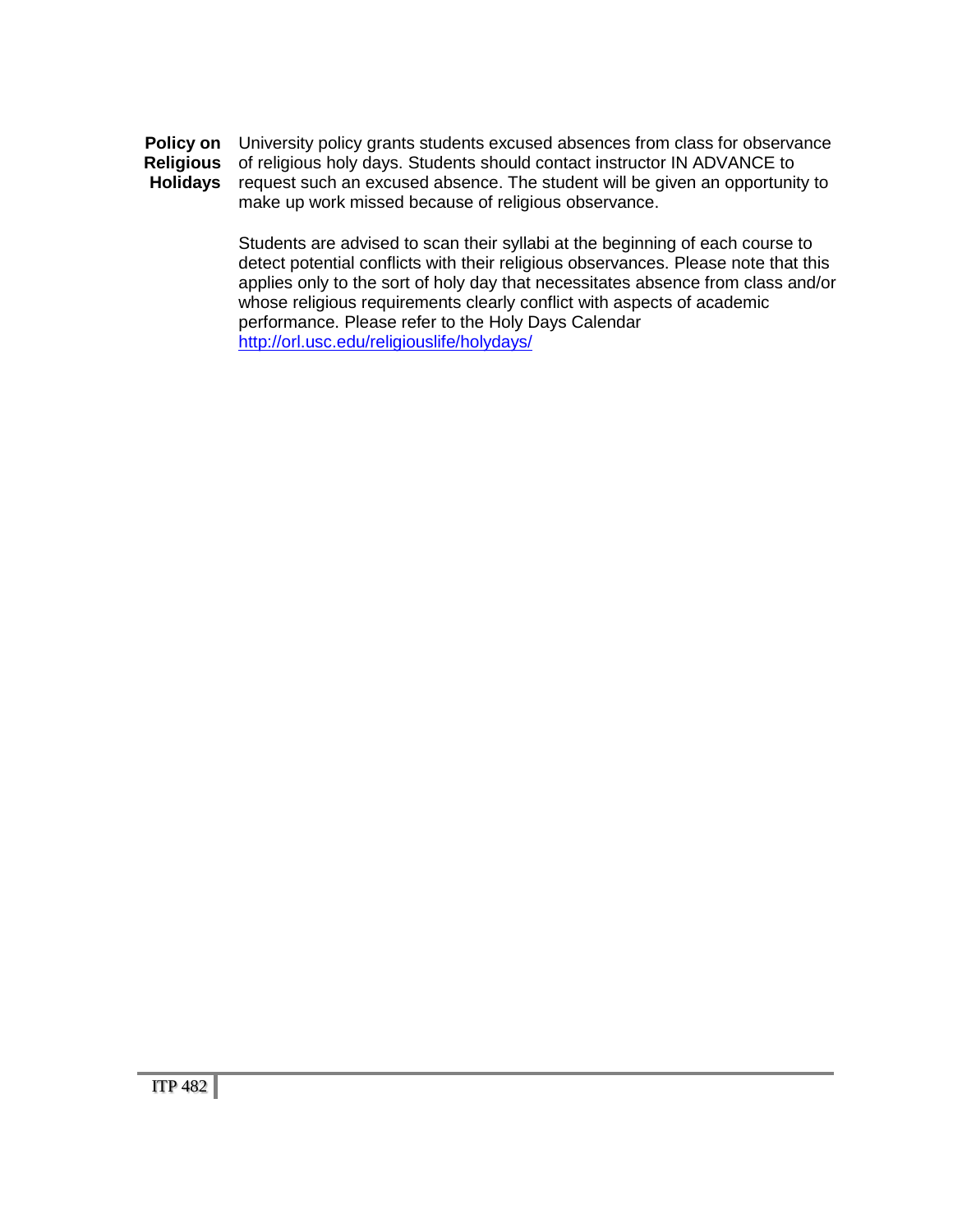### **Statement on Academic Conduct and Support Systems**

#### **Academic Conduct**

Plagiarism – presenting someone else's ideas as your own, either verbatim or recast in your own words – is a serious academic offense with serious consequences. Please familiarize yourself with the discussion of plagiarism in *SCampus* in Section 11, *Behavior Violating University Standards*[https://scampus.usc.edu/1100-behavior-violating-university-standards](https://scampus.usc.edu/1100-behavior-violating-university-standards-and-appropriate-sanctions/)[and-appropriate-sanctions/.](https://scampus.usc.edu/1100-behavior-violating-university-standards-and-appropriate-sanctions/) Other forms of academic dishonesty are equally unacceptable. See additional information in *SCampus* and university policies on scientific misconduct, [http://policy.usc.edu/scientific-misconduct/.](http://policy.usc.edu/scientific-misconduct/)

Discrimination, sexual assault, and harassment are not tolerated by the university. You are encouraged to report any incidents to the *Office of Equity and Diversity* <http://equity.usc.edu/> or to the *Department of Public Safety* [http://capsnet.usc.edu/department/department-public-safety/online-forms/contact](http://capsnet.usc.edu/department/department-public-safety/online-forms/contact-us)[us.](http://capsnet.usc.edu/department/department-public-safety/online-forms/contact-us) This is important for the safety whole USC community. Another member of the university community – such as a friend, classmate, advisor, or faculty member – can help initiate the report, or can initiate the report on behalf of another person. *The Center for Women and Men* [http://www.usc.edu/student](http://www.usc.edu/student-affairs/cwm/)[affairs/cwm/](http://www.usc.edu/student-affairs/cwm/) provides 24/7 confidential support, and the sexual assault resource center webpage [sarc@usc.edu](mailto:sarc@usc.edu) describes reporting options and other resources.

#### *Support Systems*

A number of USC's schools provide support for students who need help with scholarly writing. Check with your advisor or program staff to find out more. Students whose primary language is not English should check with the *American Language Institute* [http://dornsife.usc.edu/ali,](http://dornsife.usc.edu/ali) which sponsors courses and workshops specifically for international graduate students. *The Office of Disability Services and Programs* 

[http://sait.usc.edu/academicsupport/centerprograms/dsp/home\\_index.htmlp](http://sait.usc.edu/academicsupport/centerprograms/dsp/home_index.html)rovide s certification for students with disabilities and helps arrange the relevant accommodations. If an officially declared emergency makes travel to campus infeasible, *USC Emergency Information<http://emergency.usc.edu/>*will provide safety and other updates, including ways in which instruction will be continued by means of blackboard, teleconferencing, and other technology.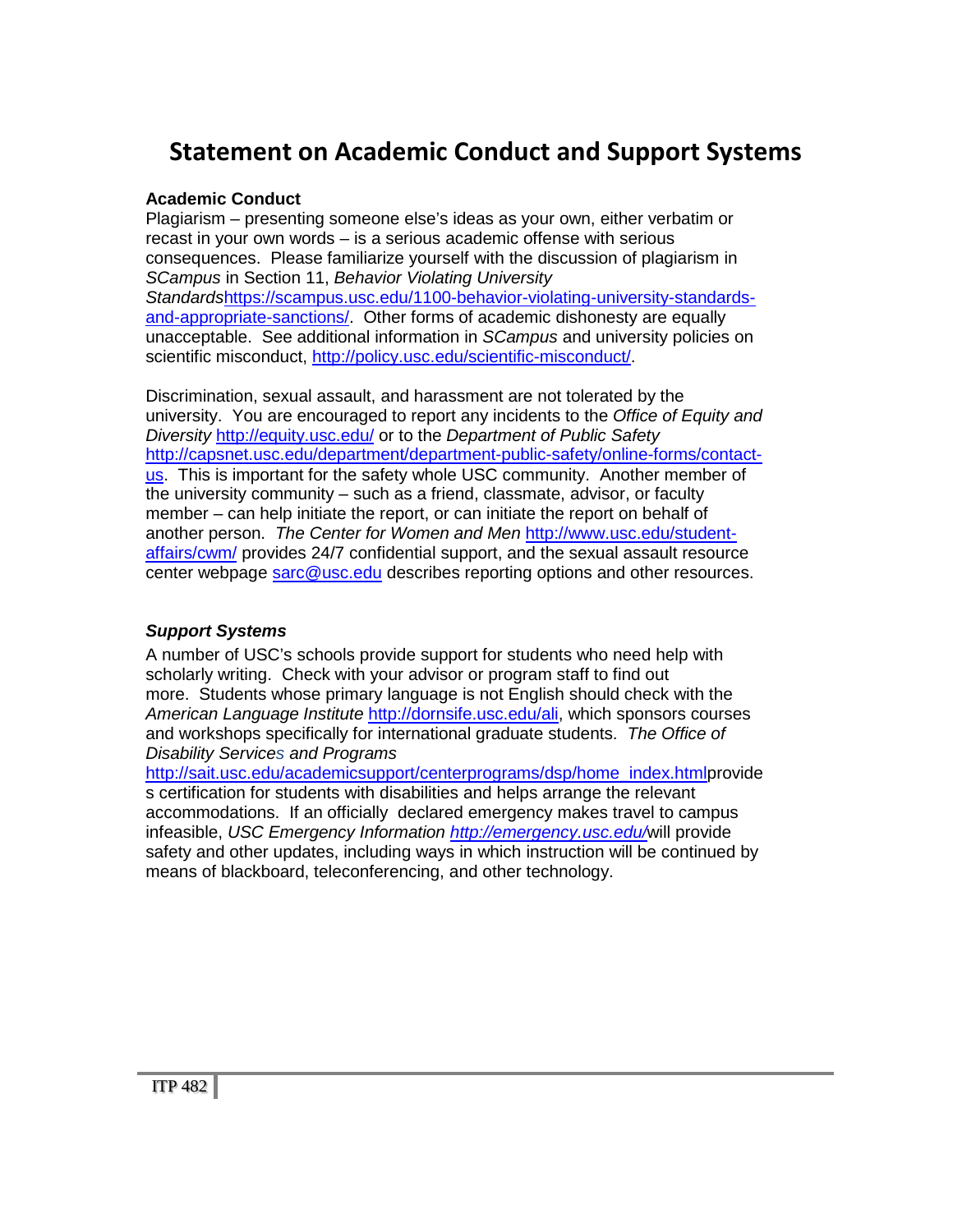## Engineering Database Applications ITP 482 (3 Units) Course Outline

#### **Week 1: August 21– CMS and Drupal**

Course Overview Client/Server Defining Drupal HTML/CSS Three-tier Client-Server Architectures *Homework 1*

#### **Week 2: August 28 - Installing Drupal**

Installing WAMP and MAMP Installing Drupal

#### **Week 3: September 4 - Getting to know Drupal**

Drupal Structure Contact Module What is Middleware? ODBC Architecture *Homework 2*

#### **Week 4: September 11 - Deeper into Drupal.**

Nodes **Modules** WYSWYG/CKEDITOR **Menus** XML Overview and RSS *Homework 3*

#### **Week 5: September 18 - Content Types**

Building Content Types Field Types Devel Module Web-based Database Applications Web Servers *Homework 4*

#### **Week 6: September 25 - Views**

Views Overview Views Display Types Contextual Filter